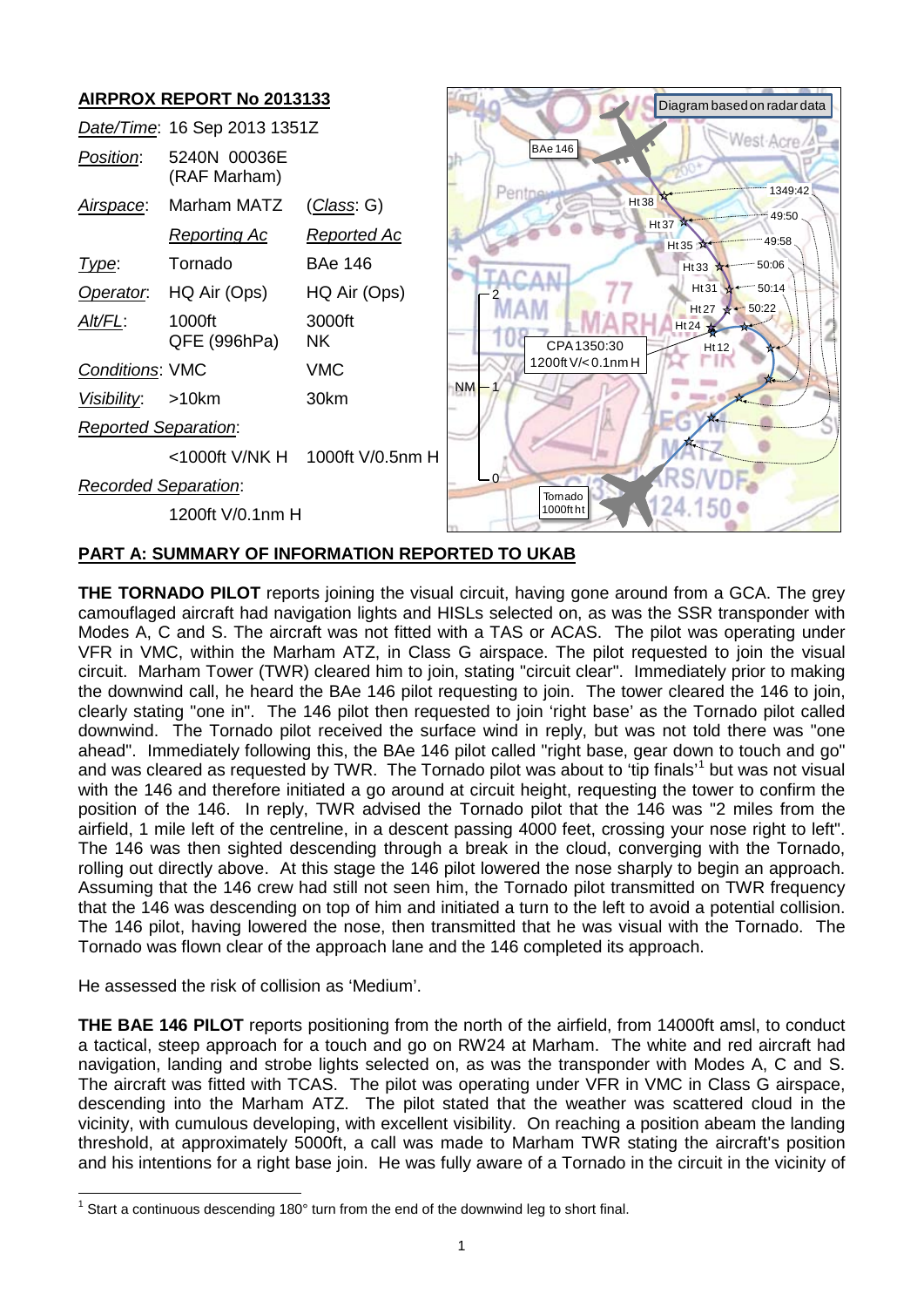the downwind leg. The Tornado pilot called finals', was told about '146 traffic ahead' and sought information on its position. The 146 pilot called that he was on a right base. The 146 pilot maintained sight of the Tornado throughout and carried on its flight path of gliding around a high finals before a commitment to the runway with more flap was made. The 146 pilot ensured height deconfliction was honoured throughout by remaining at a height above the normal circuit pattern, which coincidentally happened to be the ideal flight path for the tactical steep approach and therefore no additional manoeuvring was necessary. Lateral deconfliction was honoured when the Tornado passed through the 146 pilot's intended flight path, thereby moving rapidly away from the approach lane. The 146 pilot committed to the steep approach from just below 3000ft, with a steeper flight path adopted. The Tornado went around at circuit height and the 146 continued for a successful touch and go. At no point was circuit SA or visual sight of the Tornado lost or a threat perceived by the 146 crew as to the proximity of the other aircraft.

He assessed the risk of collision as 'Low'.

**THE MARHAM TWR CONTROLLER** reports carrying out a practical examination of a trainee controller in the ADC local operating endorsement. The BAe146 had previously been making tactical approaches to RW24, approaching along the approach lane with steep descents from approximately 14000ft QFE. The Tornado had joined the visual circuit upon completion of a ground controlled approach, when The 146 pilot called TWR, requesting to join. The controller under examination gave instructions for an overhead join, which was read-back and corrected by the 146 pilot, who requested a right base join. The Tornado pilot called downwind, but was not given traffic information on the 146, other than what was heard on the ADC frequency. The 146 pilot was instructed to report right base and he immediately responded that he was at right base with gear down to touch and go. The ADC under examination placed the 146 on a continue whilst setting up the RWY. The 146 pilot was subsequently cleared to touch and go. At this point the Tornado pilot requested traffic information on the 146, which was given. The Tornado pilot stated he was at circuit height and was given further traffic information, using the clock ray method, at which point he reported visual with the 146. The Tornado pilot then stated that the 146 was now pointing at his aircraft and descending. The 146 pilot immediately reported visual with the Tornado prior to conducting his touch and go. The Tornado pilot reported deadside to reposition and, after the 146 departed, continued in the visual circuit without further incident.

He assessed the risk of collision as 'Low'.

**THE MARHAM DEPUTY SATCO** reports the 146 had been booked into Marham for tactical circuit work, including steep descent profiles simulating approaches used overseas. The 146 pilot had already completed several approaches and required integrating into the visual circuit on a radar to visual profile against the Tornado, intending to join the visual circuit upon completion of a GCA. The controller under examination could have passed more traffic information to the 146 and Tornado pilots upon joining and once established downwind respectively, in order to maximise their situational awareness of each other with respect to position and height. Greater positive control of the visual circuit (e.g. instructing the Tornado pilot to extend downwind as number 2 to the BAe146 on right base, descending from 4000ft) and appraising the respective pilots of the order of recovery may have prevented this situation developing.

### **Factual Background**

The weather at RAF Marham was recorded as follows:

METAR EGYM 161350Z 27017KT 9999 VCSH FEW025CB SCT035 13/08 Q0999 BLU TEMPO 7000 SHRA BKN020CB WHT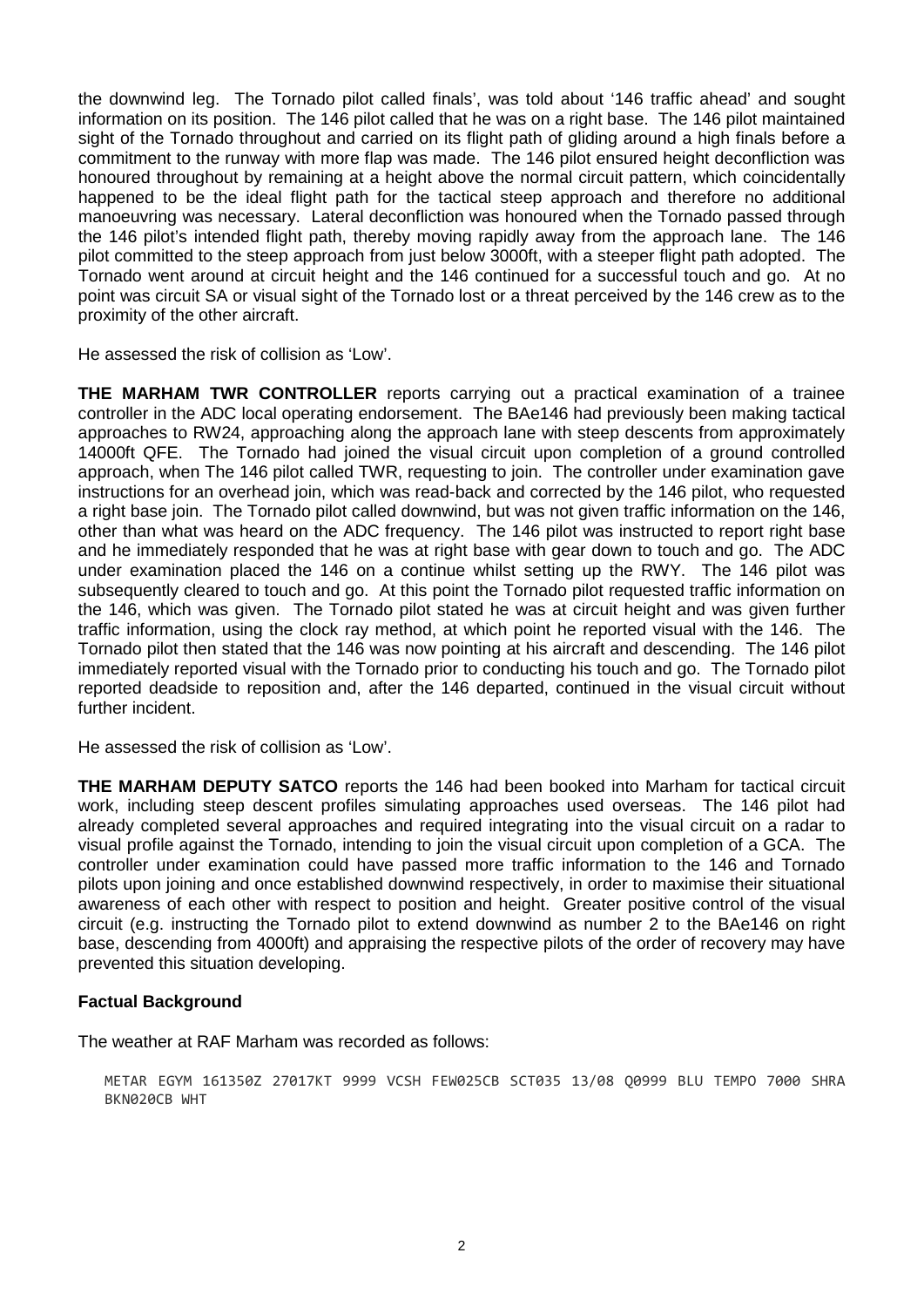### **Analysis and Investigation**

## **Military ATM**

This incident occurred within the visual circuit at RAF Marham, at 1350:37 on 16 Sep 13, between a Tornado and a BAe146. The Tornado pilot had joined the visual circuit after conducting a GCA. The BAe146 pilot was conducting Tactical Steep Approach training, commencing visual approaches from 14,000ft. Both pilots were VFR, under Aerodrome Control from Marham Tower, where the Aerodrome Controller was undergoing endorsement examination under the supervision of a Local Examining Officer. There were no other aircraft involved and only one other aircraft on frequency which was not a factor.

All heights/altitudes quoted are based upon SSR Mode C from the radar replay unless otherwise stated. 'Live-mic' recording from Marham was available to inform the investigation.

The incident sequence commenced at 1348.52 when the BAe146 pilot transmitted to Marham TWR, "*Tower,* [BAe 146 C/S] *request join, runway 24, 996 set*". The Tornado was already established in the visual circuit. At 1348:57, Marham TWR cleared the BAe146, "[BAe 146 C/S], *Marham Tower, overhead join approved runway 24, QFE 996 hectopascals, one in*". The one in was the Tornado. At 1349.08, the BAe146 pilot read-back "*Join 24, 996, we're on a right-base.*" This was understood as the BAe146 pilot requesting a right-base join rather than an overhead join, and was confirmed within the TWR and BAe146 Airprox reports.

Before Marham TWR could respond to the BAe146 pilot, at 1349:12, the Tornado pilot reported "[Tornado C/S] *downwind, Touch and Go*". The aircraft positions are depicted in Figure 1 (below) with the BAe146, Mode 3/A 3655, descending through FL62 (height 5700ft) and the Tornado downwind, Mode 3/A 3644, indicating FL15 (height 1000ft). In response to the Tornado pilot, at 1349:16, Marham TWR replied "[Tornado C/S] *surface wind 270/16*". At this time, the Marham TWR did not report any aircraft ahead of the Tornado, either because the controller believed the Tornado was sequenced ahead of the BAe146, or by omission from phraseology described within  $CAP413<sup>2</sup>$  $CAP413<sup>2</sup>$  $CAP413<sup>2</sup>$ . Without a notification of "one ahead," and as the aircraft established in the circuit, the Tornado pilot may have assumed he was sequenced ahead of the BAe146.



Figure 1

After the Tornado pilot's downwind call, Marham TWR returned their attention to the BAe146, instructing, at 14:49:19, "[BAe 146 C/S] *roger, report right base."* The BAe146 pilot replied that he was at right base "[BAe 146 C/S] *right base this time, gear down for touch and go.*" At 13:49:30,

<span id="page-2-0"></span> $2$  CAP413 Ch4 1.8.7 It may be necessary in order to co-ordinate traffic in the circuit, to issue a pilot his number in the sequence along with the position of the preceding aircraft and delaying action if necessary.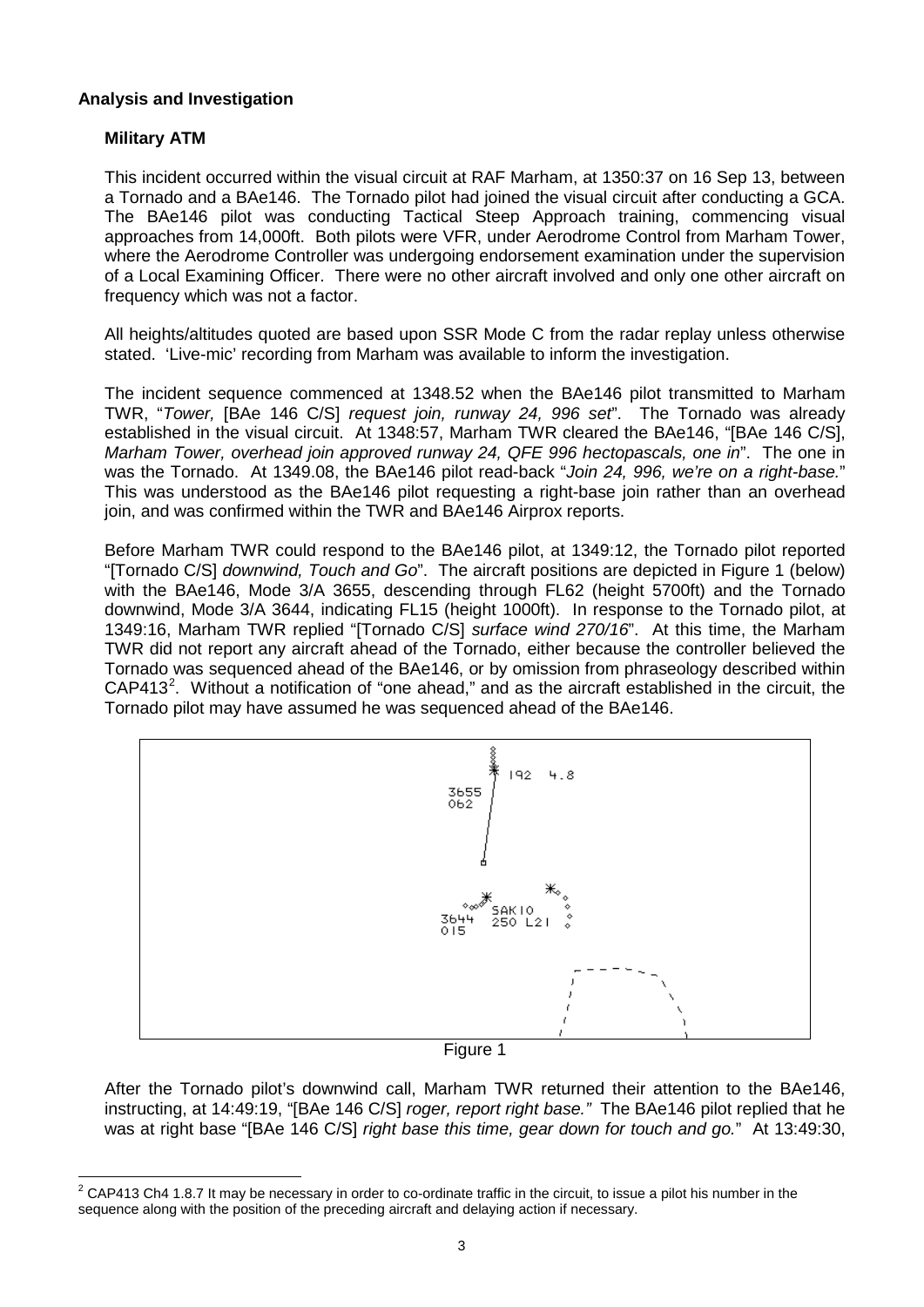Marham TWR instructed the BAe146 pilot, "[BAe 146 C/S] *continue approach*", to allow time to configure the runway for BAe146 use. BAe146 acknowledged the instruction to continue.

At 13:49:44, Marham TWR cleared the BAe146 pilot, "[BAe 146 C/S]*, clear to touch and go, barrier down*" and the BAe146 pilot acknowledged, "*Clear to touch and go,* [BAe 146 C/S]*. Thanks*". ATC's issuance of the landing clearance sequenced the BAe146 ahead of the Tornado for use of the runway. The scene is depicted in Figure 2 (below) with the BAe146, Mode 3/A 3655, descending through FL43 (height 3800ft) and the Tornado, Mode 3/A 3644, downwind indicating FL15 (height 1000ft).



At 13:49:54, the Tornado pilot asked Marham TWR for a position report on the BAe146, "*Tower,*  [Tornado C/S]*, any chance…where is the Northolt callsign please?*". This question indicated that the Tornado pilot was not visual with the BAe146, which was cleared to use the runway, and sequenced ahead of the Tornado. Marham TWR informed the Tornado pilot, "[Tornado C/S]*, Northolt callsign is 2 miles, 1 mile left of centre line, descending through two, er, four thousand feet*". At 13:50:06, a transmission, believed to be the Tornado pilot, replied "*That's copied. We are maintaining circuit height".* At 13:50:12, Marham TWR updated the traffic information to the Tornado pilot, "[Tornado C/S]*, roger, he's in your 12 o'clock, 1 mile, crossing right left.*" The Tornado pilot replied "*Yeah, we're visual with him now*", indicating that the Tornado pilot was visual with the BAe 146, which was 2300ft above the Tornado, as depicted in Figure 3 below.



Figure 3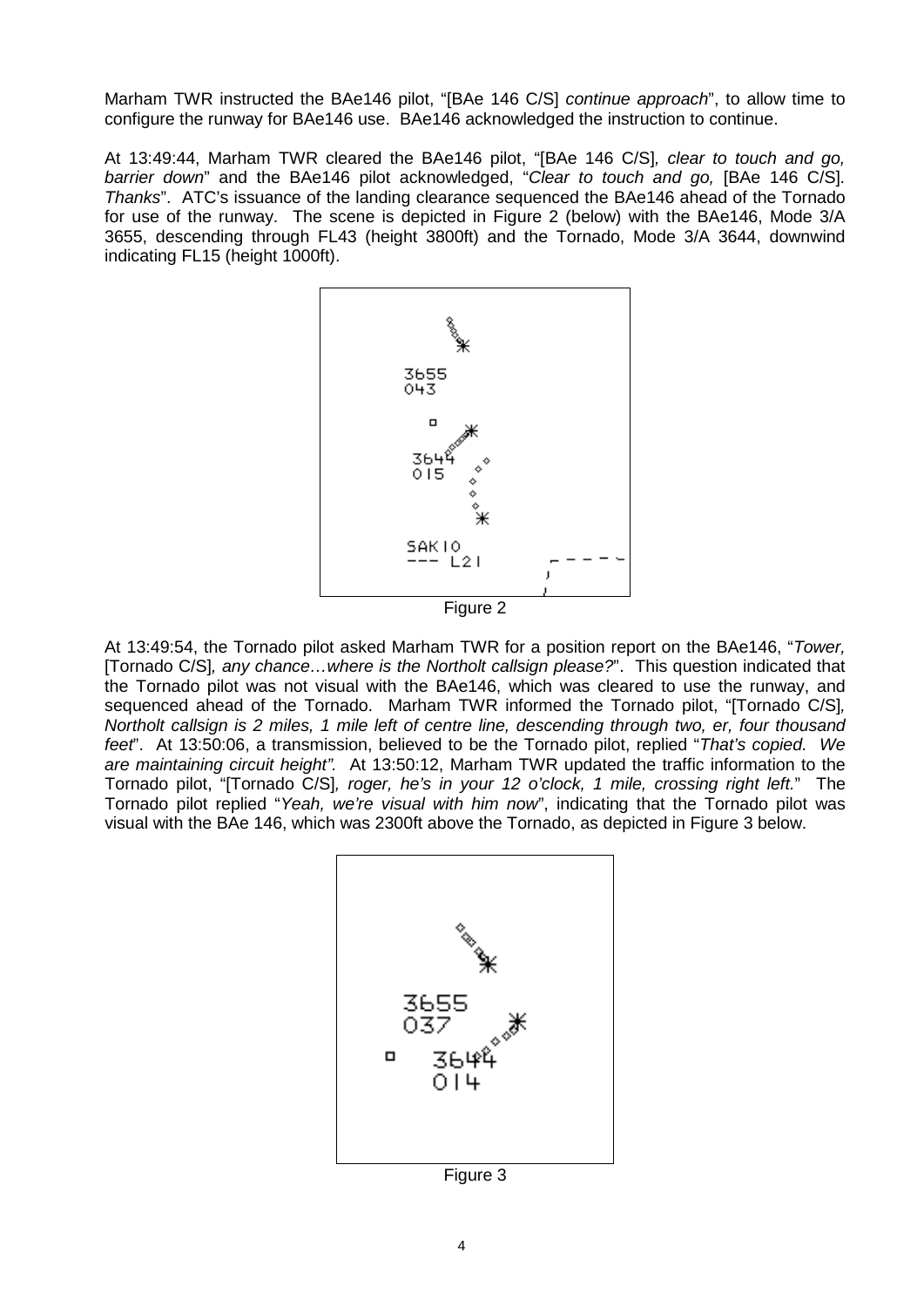At 13:50:37, the Tornado pilot reported "*Tower* [Tornado C/S*], it looks like the 146 is now pointing his nose and diving down into us*". Seven seconds later the BAe146 pilot replied "[BAe 146 C/S] *is visual with the Tornado*". The aircraft positions are depicted in Figure 4 below. This is determined to be the point of the Airprox and CPA is recorded as less than 0.1nm and 1100ft.



Figure 4

BAe146 aircraft often conduct "Tactical Approach Training" at RAF Marham. The aircraft captain will confirm their requirements with the ATC Supervisor when seeking prior permission to make approaches at the airfield. Although, the procedure is practised "often", Marham ATC did not publish orders or training guidance to advise controllers how to integrate the Tactical Approaches with circuit traffic. To cater for the BAe146 approaches, Marham ATC reported adopting quidance for a similar procedure that is employed by Tornado that concludes with a straight-in approach. There was an opportunity to provide guidance with regards sequencing when the Tornado reported downwind by indicating whether the Tornado or BAe146 was ahead. By not reporting one ahead to the Tornado, he may have assumed priority for the runway. However, the subsequent clearance for the BAe146 to use the runway confirmed order of priority. At no point was there an indication to the Tornado pilot that the BAe146 was commencing a right-base join from a height differing from circuit height.

The BAe146 pilot was conducting "Tactical Visual approaches" commencing from 14,000ft QFE, and on this occasion requested a right-base join. The Tornado crew was conducting visual circuits at 1000ft QFE. Immediately prior to the Airprox, both aircrew reported being visual with each other. 21sec later, the Tornado pilot reported that he believed the BAe146 was diving onto him. The BAe146 pilot maintains he was visual with the Tornado, and that there was adequate separation, and was not concerned by the proximity of the Tornado.

# **Comments**

### **HQ Air Command**

From the RT exchanges there appeared to be sufficient information to allow the Tornado crew to recognise that the BAe146 was a factor to them. Two important items were not included, however: the height profile of the 146 pilot's approach and the sequencing of each aircraft by number. With the Tornado already established in the visual circuit, the crew would expect the 146, as the joining aircraft, to be responsible for collision avoidance. Due to the 146 pilot joining via an unfamiliar (and largely un-communicated) procedure, the Tornado crew were faced with interpreting the 146 pilot's intentions primarily by visual means, which did not occur until the finals turn. In this situation, the Tornado crew did their best to understand the situation and deconflict. ATC's inaction here contributed to the low SA of the Tornado crew; what was expected by the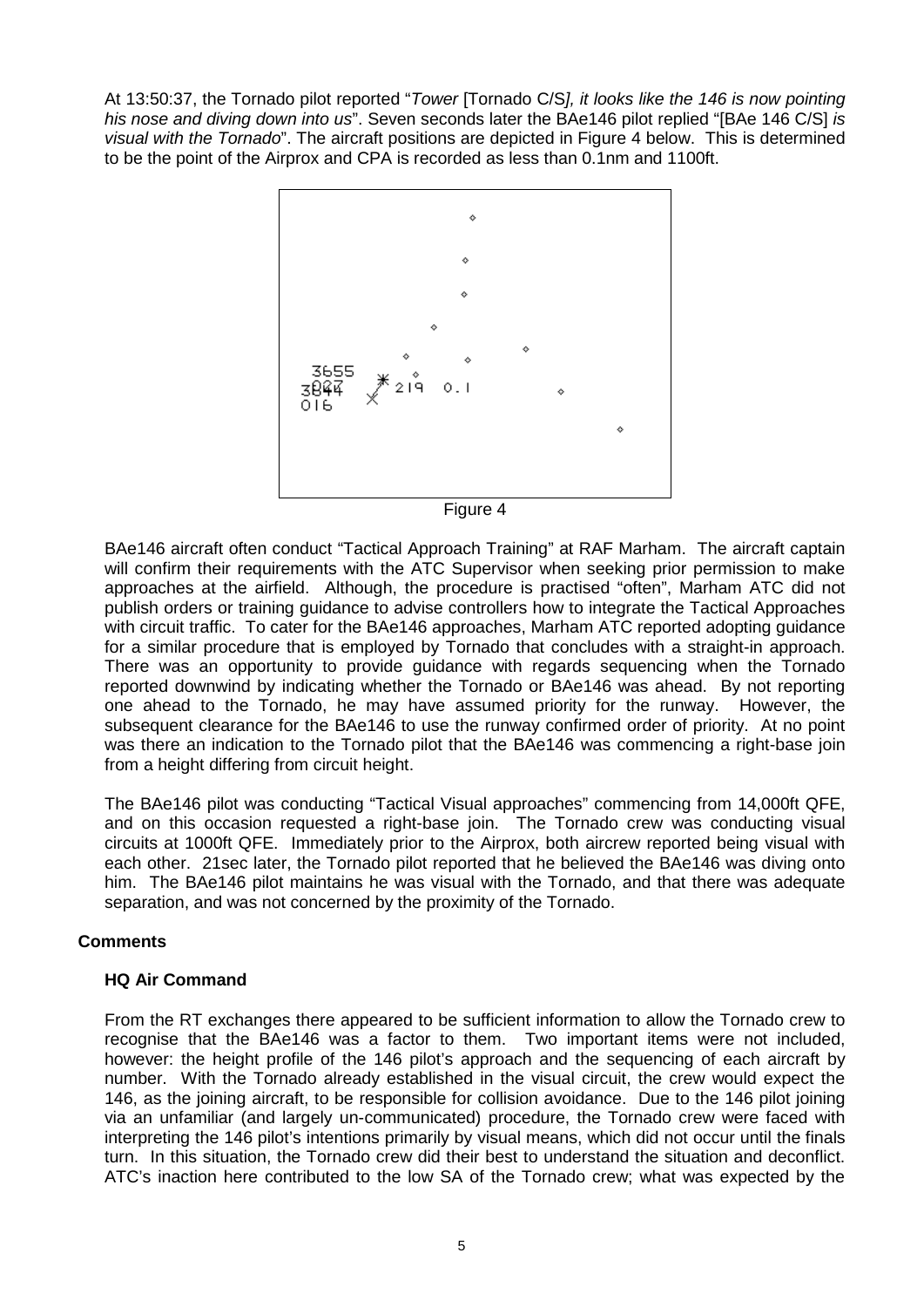controller was not expected by the Tornado crew. Had the Tornado been instructed to vacate the circuit out to Initials, or similar, the ac would have remained deconflicted throughout.

### **Summary**

This incident occurred at 1351 on 11<sup>th</sup> September 2013 when a BAe146 and a Tornado flew into confliction. Both pilots were operating under VFR in VMC in communication with Marham TWR, the Tornado pilot in the RAF Marham visual circuit and the BAe146 pilot conducting a 'tactical visual approach'.

### **PART B: SUMMARY OF THE BOARD'S DISCUSSIONS**

Information available included reports from the pilots of both ac, transcripts of the relevant RT frequencies, radar video recordings, reports from the air traffic controllers involved, and reports from the appropriate ATC and operating authorities.

The Board first considered the Tornado pilot's actions. He had just overshot from a radar approach and therefore was not aware of the BAe146 pilot's previous steep approaches or intentions. The lack of traffic information or explicit direction from ATC as he established himself downwind resulted in ambiguity in the Tornado pilot's mind. This ambiguity was resolved to some extent by the controller issuing a clearance for the BAe146 pilot to 'touch and go' as the Tornado pilot passed abeam the RW23 threshold just prior to his final turn; this was 46sec before CPA (with the BAe146 in the Tornado pilot's left 10 o'clock position, 2800ft above and at a range of about 2½nm). The Tornado pilot requested traffic information about 10sec later, no doubt prompted by his inability to see the BAe146 which, given the sparse content of the radio calls and his lack of SA, was at an altitude that he was neither expecting nor could reasonably have been expected to know of. Further description by ATC or the BAe146 pilot of his position, e.g. 'high right base', would have been reasonable at this point and would have highlighted the Tactical Approach profile. The Tornado pilot started to turn finals, albeit remaining level, before eventually gaining visual contact with the BAe146 on his nose at about ¾nm and 2000ft above. Members opined that, given his lack of situational awareness and the fact that the BAe146 had been cleared 'touch-and-go' ahead of him, the Tornado pilot would have been better advised to have either departed the visual circuit for 'Initials' at the end of the downwind leg (before he had sighted the BAe146) or, on sighting the BAe146 during his final turn, have gone around behind the BAe146 onto the deadside; both actions would have removed the risk of confliction. In the event, he continued the level, final turn and flew along the same final track as the BAe146. Members discussed the likely mind-set of the Tornado pilot and agreed that, in light of the parametric data from the radar recording, he probably only felt threatened when the BAe146 pilot lowered his aircraft's nose into a steep descent and pointed directly at him.

The BAe 146 pilot was conducting Tactical Approach training and had already made a number of approaches to the airfield. His flight profile necessarily did not conform to that of a visual circuit, which highlighted the need for explicit RT and the passing of appropriate traffic information. Furthermore, it appeared to the Board that the tactical approaches had been conducted in an ad hoc manner without any formal procedures or appropriate RT phraseology in place. After some discussion, the Board felt that an appropriate course of action would be to establish proper procedures for the integration of Tactical Approaches with visual circuit traffic at RAF airfields, and the Board made a recommendation to HQ Air Command to that effect.

Turning to the TWR controller, some ATC members observed that the conduct of control in the visual circuit at a civilian airfield with ATCO control was markedly different from that in a military airfield visual circuit. It was observed that civilian control was more directive, whereas a military visual circuit relied to a greater degree on decision making by the military pilots. Nonetheless, it was the unanimous opinion of the Board that the TWR controller could have passed much more timely and comprehensive information to the Tornado pilot given the unusual nature of the BAe146 pilot's activities. As a side issue, members also noted the potential for confusion should a civilian pilot be operating in a military ATCO controlled visual circuit and vice versa, caused by the conflicting expectations alluded to previously.